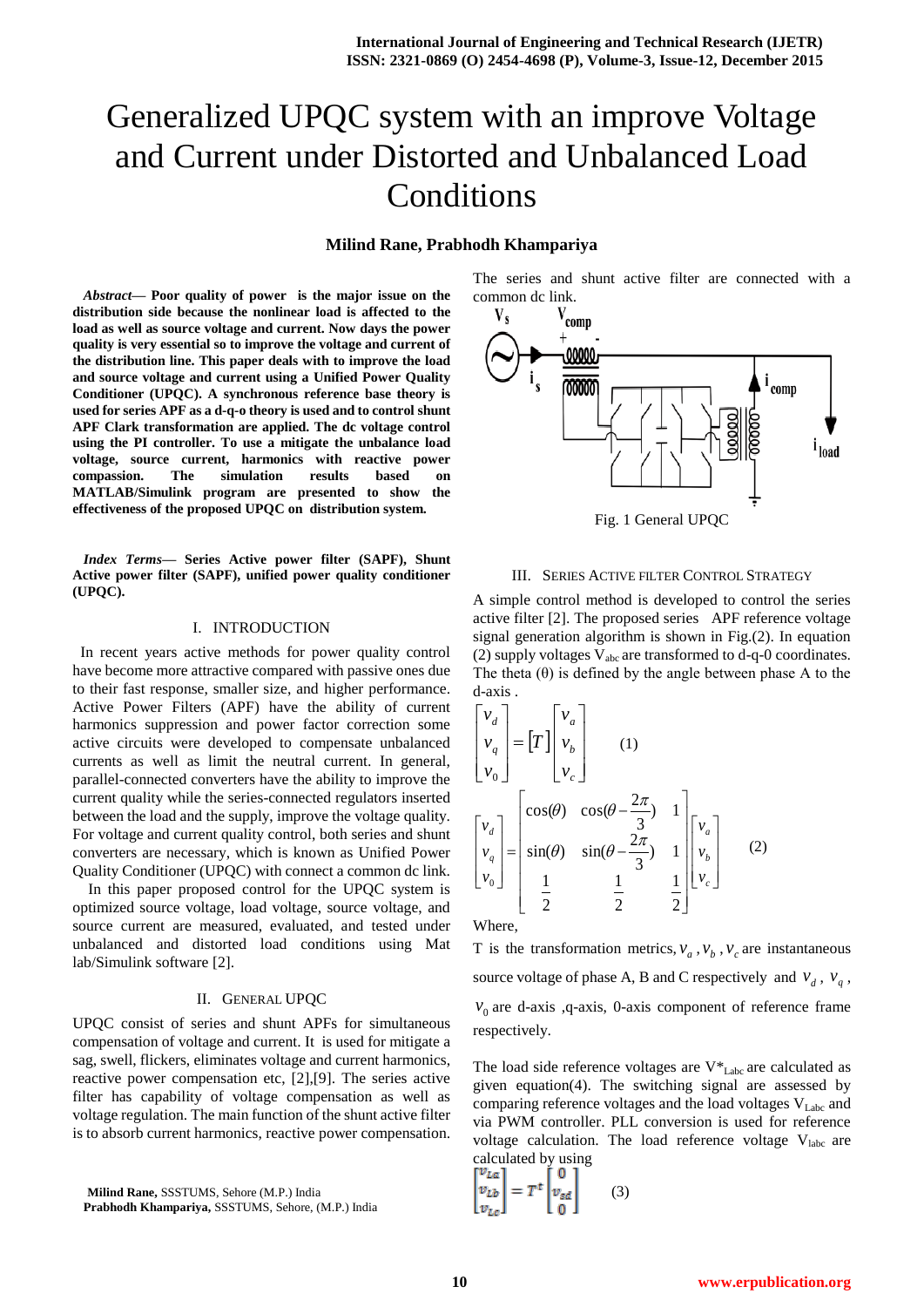

Fig. 2 dq0 method for series APF.

# IV. CONTROL OF SHUNT APF

The shunt APF described in this paper used to compensate the current harmonics and reactive power generated by the non linear load. The reference current signal generation block diagram is done by using Clark transformation. The shunt APF is work on the generalized theory of instantaneous reactive power theory in three phase circuit also known as instantaneous power theory of  $p-q$  theory. The  $p-q$  active $(p)$ and reactive (q) theory consist of an algebraic transformation of the three phase voltage and current in abc coordinated to α-β-0 coordinates. In instantaneous power theory the instantaneous

three phase voltage and current are calculated as give following equations (5),(6).

$$
\begin{bmatrix} v_0 \\ v_\alpha \\ v_\beta \end{bmatrix} = \frac{\sqrt{2}}{3} \begin{bmatrix} \frac{1}{\sqrt{2}} & \frac{1}{\sqrt{2}} & \frac{1}{\sqrt{2}} \\ 1 & -\frac{1}{2} & -\frac{1}{2} \\ 0 & \frac{\sqrt{2}}{2} & -\frac{\sqrt{2}}{2} \\ 0 & \frac{1}{2} & -\frac{\sqrt{2}}{2} \end{bmatrix} \begin{bmatrix} v_a \\ v_b \\ v_c \end{bmatrix}
$$
 (5)  

$$
\begin{bmatrix} i_0 \\ i_\alpha \\ i_\beta \end{bmatrix} = \frac{\sqrt{2}}{3} \begin{bmatrix} \frac{1}{\sqrt{2}} & \frac{1}{\sqrt{2}} & \frac{1}{\sqrt{2}} \\ 1 & -\frac{1}{2} & -\frac{1}{2} \\ 0 & \frac{\sqrt{2}}{2} & -\frac{\sqrt{2}}{2} \end{bmatrix} \begin{bmatrix} i_a \\ i_b \\ i_c \end{bmatrix}
$$
 (6)



Fig. 3. UPQC system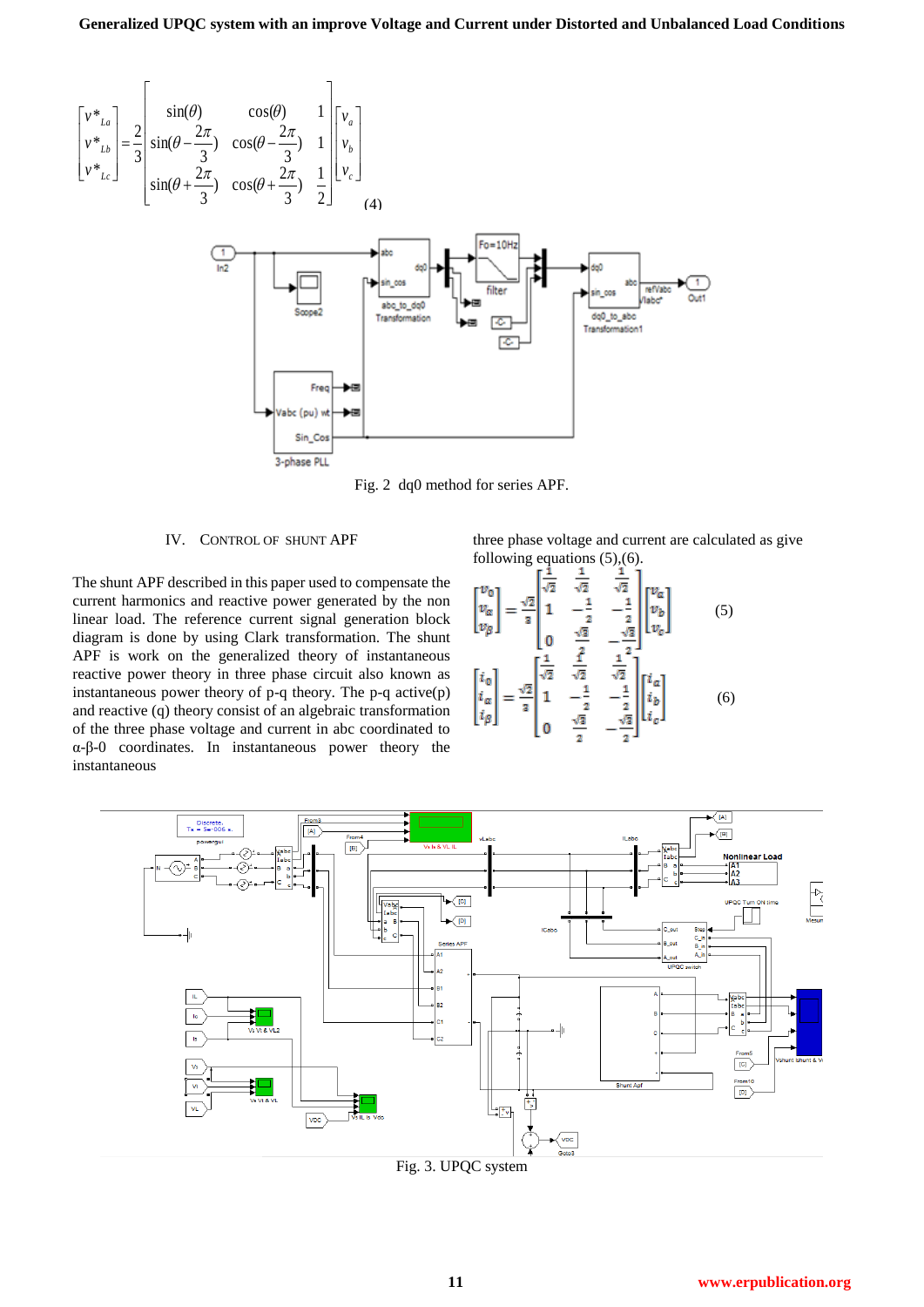### **International Journal of Engineering and Technical Research (IJETR) ISSN: 2321-0869 (O) 2454-4698 (P), Volume-3, Issue-12, December 2015**



Fig.4 Shunt APF control block diagram

The instantaneous active and reactive power in  $\alpha$ - $\beta$ - $\alpha$ coordinates are calculated with the following expression.

 $p_0 = V_0 I_0$  (7)  $p= V_{\alpha}I_{\alpha} + V_{\beta}I_{\beta}$  (8) q=  $V_\alpha I_\alpha$  -  $V_\beta I_\beta$  (9)

the power components p and q are related to the same  $α$ -β

voltage and current.<br>  $\begin{bmatrix} P \\ \Omega \end{bmatrix} = \begin{bmatrix} v_{\alpha} & v_{\beta} \\ -v_{\beta} & v_{\alpha} \end{bmatrix} \begin{bmatrix} i_{\alpha} \\ i_{\beta} \end{bmatrix}$  $\genfrac{[}{]}{0pt}{}{p}{q}$  $(10)$ 

 $V_aI_a$  and  $V_bI_b$  are instantaneous real and imaginary powers respectively. The objective to the proposed theory is to make the source to deliver the constant active power demand by the load.

The shunt APF compensate the current harmonics, the reactive power and regulate dc link capacitor voltage.

$$
\begin{bmatrix} 1_{\text{ca}}^* \\ i_{\text{c}\beta}^* \end{bmatrix} = \frac{1}{U} \begin{bmatrix} V_{\text{sa}} & V_{\text{sp}} \\ V_{\text{sp}} & -V_{\text{sa}} \end{bmatrix} \begin{bmatrix} -p + p_{\text{loss}} \\ q \end{bmatrix} \tag{11}
$$
  
Where  $U = V_{\text{sa}}^2 + V_{\text{sp}}^2$ 

The above equation is Shunt control calculated reference value of compensating current for harmonics current and load reactive power.

# V. PI CONTROLLER

The control scheme consist of PI controller the peak value of reference current is estimated by regulating dc link voltage. The actual voltage across the capacitor is compare with the set reference value. The output of the PI controller is considered as peak value of supply current (Im). Which is compare with actual active power component of the load current and loss component of APF to maintain the average capacitor value to the constant value. The maximum current value is multiplied by the unit sine vector in phase with the respective source voltage to obtain the reference compensating current. These estimated reference current séances actual currents are compared at a hysteresis band.

VI. RESULT AND CONCLUSION



Fig. 9 dc link Voltage